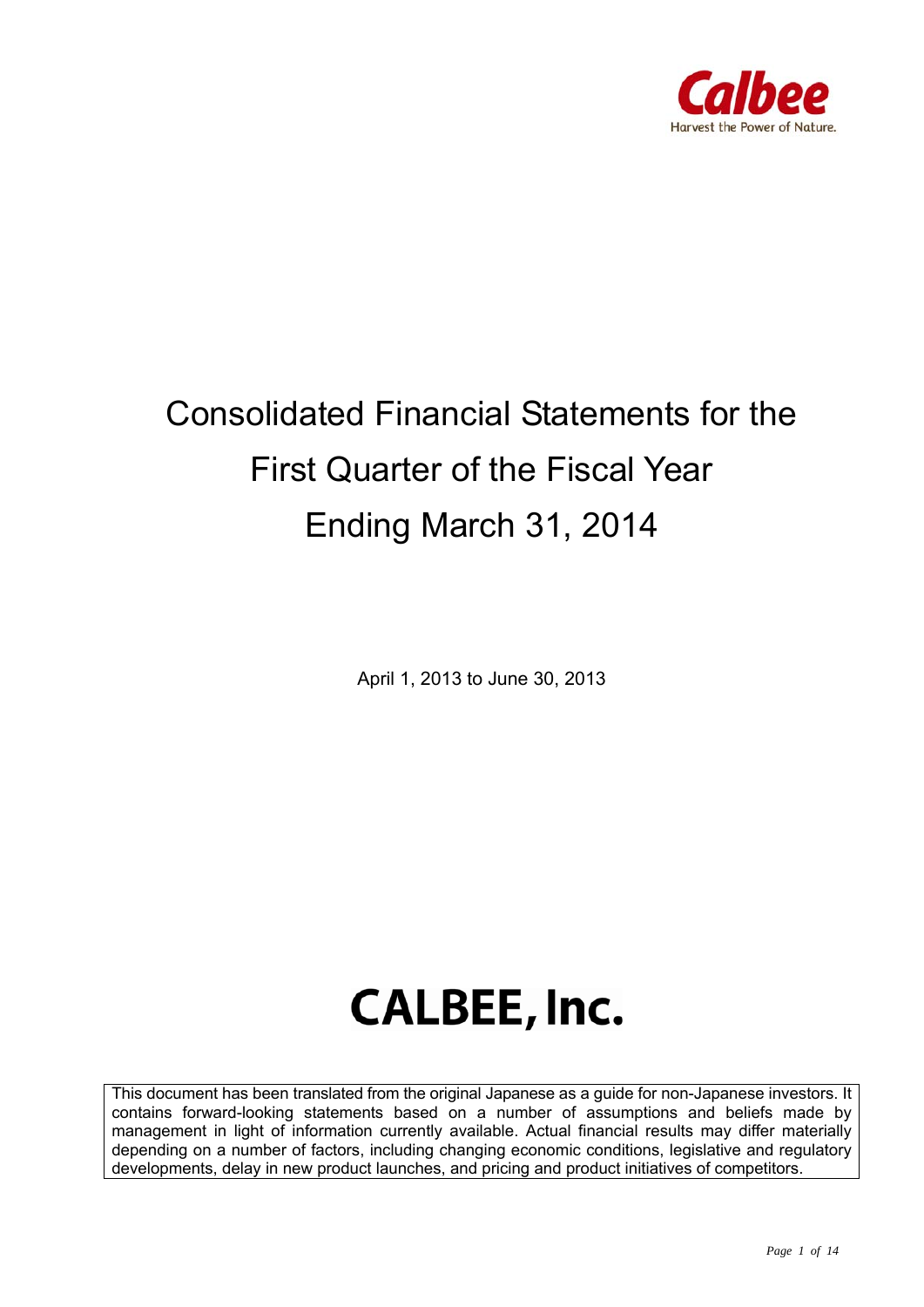### **SUMMARY OF FINANCIAL STATEMENTS (consolidated)**

First Quarter Results for the Fiscal Year Ending March 31, 2014

#### **CALBEE, Inc. CALBEE, Inc. August 9, 2013**

URL: http://www.calbee.co.jp/english/ Contact:

Stock exchange listings: Tokyo 1<sup>st</sup> section, code number 2229<br>Contact: Koichi Kikuchi

Chief Financial Officer

Telephone: +81-3-5220-6222

Representative: Shuji Ito, President & COO, Representative Director

Scheduled date for submission of the first quarter financial report: August 9, 2013

Scheduled date for distribution of dividends: --

Availability of supplementary explanatory material for the first quarter results: Available

Quarterly results presentation meeting: Yes (telephone conference for institutional investors and analysts)

#### **1) Consolidated results for the first quarter (April 1, 2013 to June 30, 2013) of the fiscal year ending March 31, 2014**

| (1) Consolidated Operating Results |                    |          | Millions of yen, rounded down |          |
|------------------------------------|--------------------|----------|-------------------------------|----------|
|                                    | Three months ended |          | Three months ended            |          |
|                                    | June 30, 2013      |          | June 30, 2012                 |          |
|                                    |                    | % change |                               | % change |
|                                    | 47.551             | 9.8      | 43.295                        | 21.3     |
|                                    | 4.569              | 20.7     | 3.785                         | 173.4    |
|                                    | 5.019              | 39.6     | 3,596                         | 182.7    |
|                                    | 3.213              | 55.0     | 2.073                         | 265.9    |
|                                    | 97.51              |          | 63.64                         |          |
| Earnings per share (diluted) (¥)   | 96.20              |          | 62.50                         |          |

Notes: 1. The percentages shown above are a comparison with the same period in the previous fiscal year.

2. Comprehensive income: Three months ended June 30, 2013: ¥3,870 million (112.0%)

Three months ended June 30, 2012: ¥1,825 million (223.5%)

(2) Consolidated Financial Position *Millions of yen, rounded down*

| $\frac{1}{2}$ . Sonoonaatoo : manoian : ookion             | <u>IVIIIIUITS OF VEH. TOUHUEU UOWH</u> |                      |  |
|------------------------------------------------------------|----------------------------------------|----------------------|--|
|                                                            | As of June 30, 2013                    | As of March 31, 2013 |  |
|                                                            | 122.343                                | 124.793              |  |
|                                                            | 94,546                                 | 92.685               |  |
| Shareholders' equity/total assets (%)                      | 72.9                                   | 70.2                 |  |
| Shareholders' equity: As of June 30, 2013: ¥89,140 million |                                        |                      |  |

As of March 31, 2013: ¥87,554 million

#### **2) Dividends per share**

|          |                | ren                       |
|----------|----------------|---------------------------|
|          | FY ended       | FY ending                 |
|          | March 31, 2013 | March 31, 2014 (forecast) |
|          | 0.00           | 0.00                      |
| Year-end | 62.00          | 72.00                     |
| Annual   | 62.00          | 72.00                     |

Note: Changes from the most recently announced dividend forecast: None

#### **3) Consolidated forecasts for the fiscal year ending March 31, 2014 (April 1, 2013 to March 31, 2014)**

| Millions of yen    |      |  |
|--------------------|------|--|
| Fiscal year ending |      |  |
| March 31, 2014     |      |  |
| % change           |      |  |
| 190.000            | 5.9  |  |
| 18.000             | 14.0 |  |
| 18.000             | 5.1  |  |
| 10.400             | 10.2 |  |
| 315.50             |      |  |

Notes: 1. The percentages shown above are a comparison with the same period in the previous fiscal year.

2. Changes from the most recently announced results forecast: None

*Yen*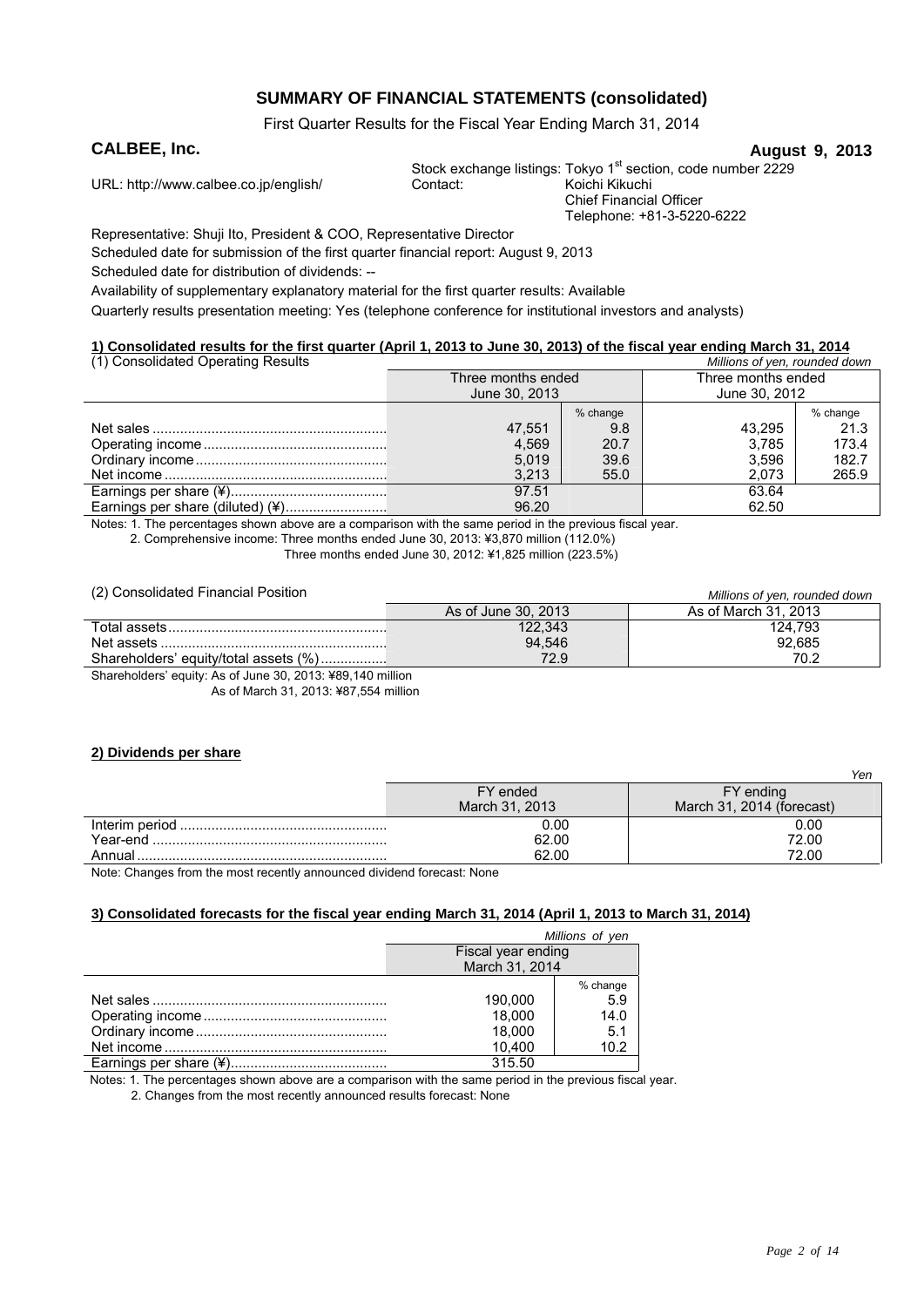#### **Notes**

- **(1) Transfers of important subsidiaries during the period (transfers of specific subsidiaries resulting in changes in the scope of consolidation):** None
- **(2) Use of special accounting procedures:** None

#### **(3) Changes in accounting policy, changes in accounting estimates, and restatements:**

- 1. Changes in accounting policies following revisions of accounting standards: None
	- 2. Changes in accounting policies other than 1.: None
	- 3. Changes in accounting estimates: None
	- 4. Restatements: None

#### **(4) Number of outstanding shares (common stock)**

|                                            | June 30, 2013:    | March 31, 2013:   |
|--------------------------------------------|-------------------|-------------------|
| Number of shares outstanding               | 32,963,950 shares | 32,937,450 shares |
| (including treasury shares)                |                   |                   |
| Number of treasury shares                  | -- shares         | -- shares         |
|                                            | Three months to   | Three months to   |
|                                            | June 30, 2013:    | June 30, 2012:    |
| Average number of shares during the period | 32,951,846 shares | 32,579,076 shares |

#### **Disclosure of status of quarterly report review procedures**

This quarterly financial report is not subject to the review procedures for quarterly securities reports stipulated under the Financial Instruments and Exchange Law; however, at time of disclosure of this quarterly financial report these review procedures had been completed for the quarterly consolidated financial statements.

#### **Appropriate use of financial forecasts and other items**

- 1. Forecasts, etc., recorded in this document include forward-looking statements that are based on management's estimates, assumptions and projections at the time of publication. A number of factors could cause actual results to differ materially from expectations. For details of forecasts please see Page 6, 1. Operating Results (3) Consolidated forecasts for the fiscal year ending March 31, 2014.
- 2. The earnings per share forecast for the fiscal year ending March 31, 2014 is calculated using 32,963,950 shares as the expected average number of shares for the period.
- 3. CALBEE, Inc. has scheduled a telephone conference for institutional investors and analysts for August 9, 2013. An audio recording of the conference will be made available on our Japanese web site after the conference.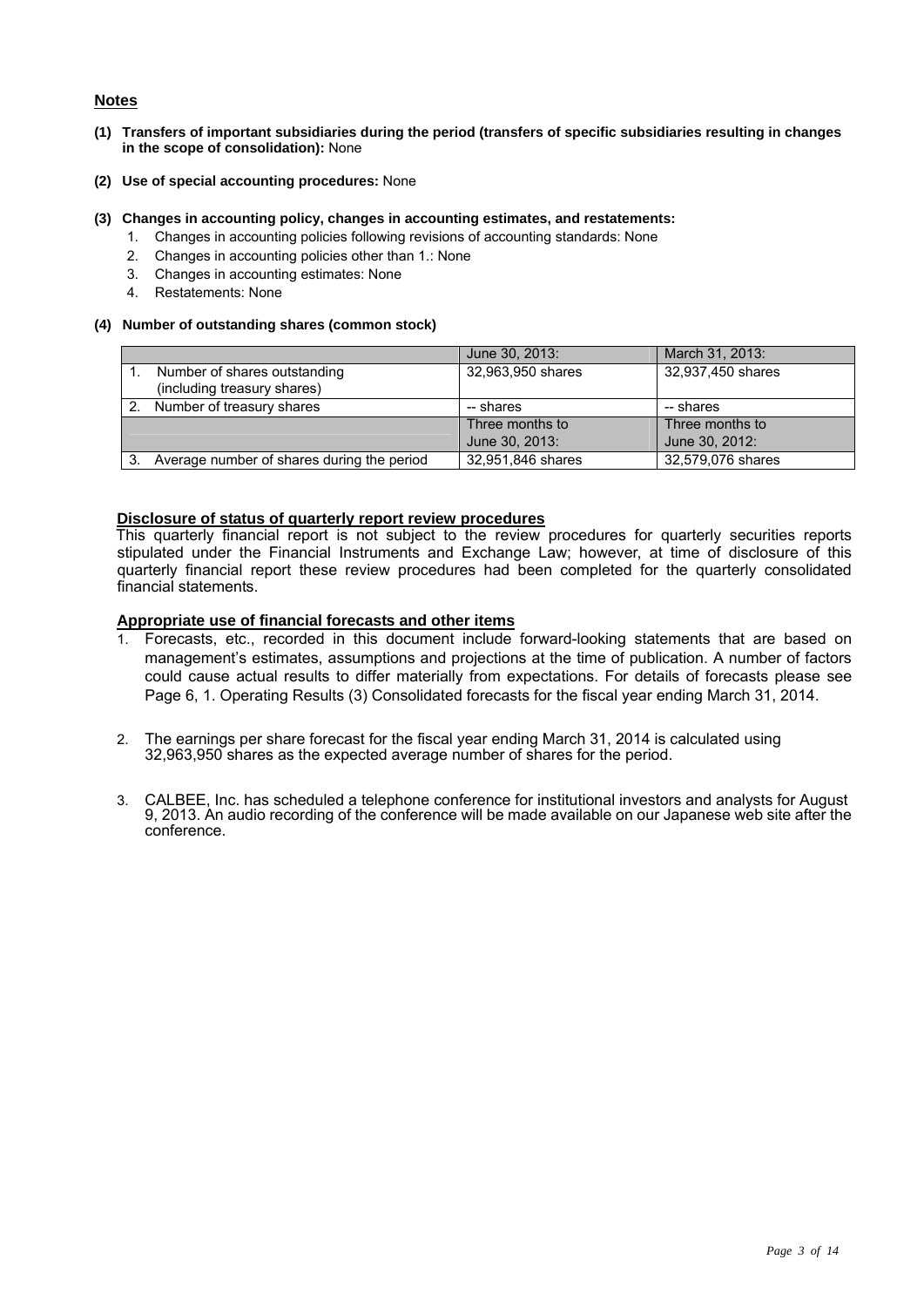## **Contents**

| 1. Operating Results                                                   |     |
|------------------------------------------------------------------------|-----|
|                                                                        |     |
|                                                                        | 6   |
|                                                                        |     |
| 2. Summary information and related items                               |     |
|                                                                        |     |
|                                                                        |     |
| (3) Changes in accounting policy, changes in accounting estimates, and |     |
|                                                                        |     |
| 3. Consolidated financial statements                                   |     |
|                                                                        | - 8 |
|                                                                        |     |
|                                                                        |     |
| Consolidated statements of comprehensive income                        | 11  |
|                                                                        |     |
|                                                                        | 14  |
|                                                                        |     |
|                                                                        |     |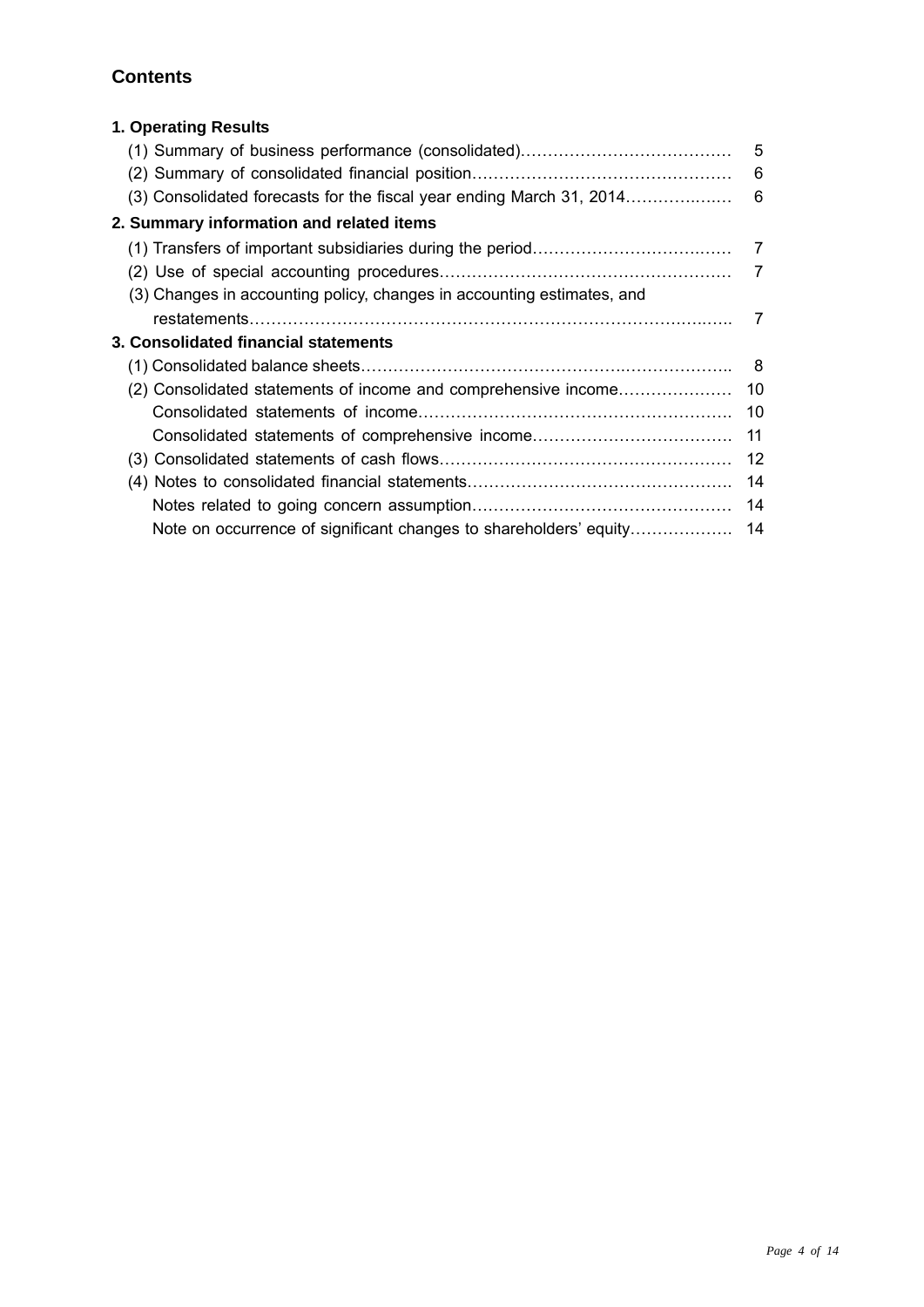### **1. Operating Results**

#### **(1) Summary of business performance (consolidated)**

(All comparisons are with the first quarter of the previous fiscal year, unless stated otherwise.)

During the first quarter under review, the Japanese economy displayed anticipation for the new administration's economic policies while exhibiting a mild recovery trend. However, the outlook remains uncertain and the situation offers few clear reasons for optimism.

In the snack foods market, there was a continued consumer preference for products at lower price points. In comparison to other sectors of the industry, however, consumers appeared to find good value in the pricing and volume being offered in this sector, and market scale was similar in size to the previous year.

In this environment, Calbee Group (hereafter "Calbee") continued initiatives to actively promote the twin pillars of innovation (growth strategies) and cost reduction. With regards to innovation, expansion of our business overseas included entering into a business partnership with PepsiCo group in North America and initiatives with the Tingyi Group in China. In domestic business we were able to increase sales, especially of *Jagarico*, *Vegips* and *Fruits Granola*. With regard to cost reduction, we successfully lowered our manufacturing cost ratio by centralizing procurement and improving capacity utilization.

Consolidated net sales for the first quarter increased 9.8% to ¥47,551 million. In terms of profitability, operating income increased 20.7% to ¥4,569 million on sales growth and the effects of cost reduction. Ordinary income increased 39.6% to ¥5,019 million, including a ¥378 million gain from foreign exchange due to the weaker yen. Net income increased by 55.0% to ¥3,213 million including a ¥374 million gain on sales of investment securities.

#### **Result by business:**

#### **Food production and sales business**

Net sales were strong, rising by 9.7% to ¥46,759 million driven by snack foods, cereals and overseas business.

Snack foods:

Snack food sales increased 10.6% to ¥40,728 million.

1. Potato-based snacks

Sales increased 4.2% to ¥25,804 million.

*Potato Chips*: Firm sales in core products (Lightly Salted, Consommé Punch, Seaweed Salted) and in Kata-Age Potato.

*Jagarico*: Strong sales of 'L sized' products contributed to an increase in sales of core products.

*Jagabee*: Increased sales by strengthening our product line.

2. Flour-based snacks

Sales increased 7.9% to ¥5,452 million through strong sales of region and limited edition products.

3. Corn-based snacks

Sales increased by 11.9% to ¥3,870 million on strong sales of core product *Mike Popcorn* and the famous *Garrett Popcorn Shops* brand from Chicago, USA.

#### 4. Other snacks

Net sales increased 57.0% to ¥5,601 million driven by overseas business and *Vegips*.

#### Other products (Processed bread and Cereal)

Net sales increased 4.1% to ¥6,031 million due to a strong increase in sales of *Fruits Granola*.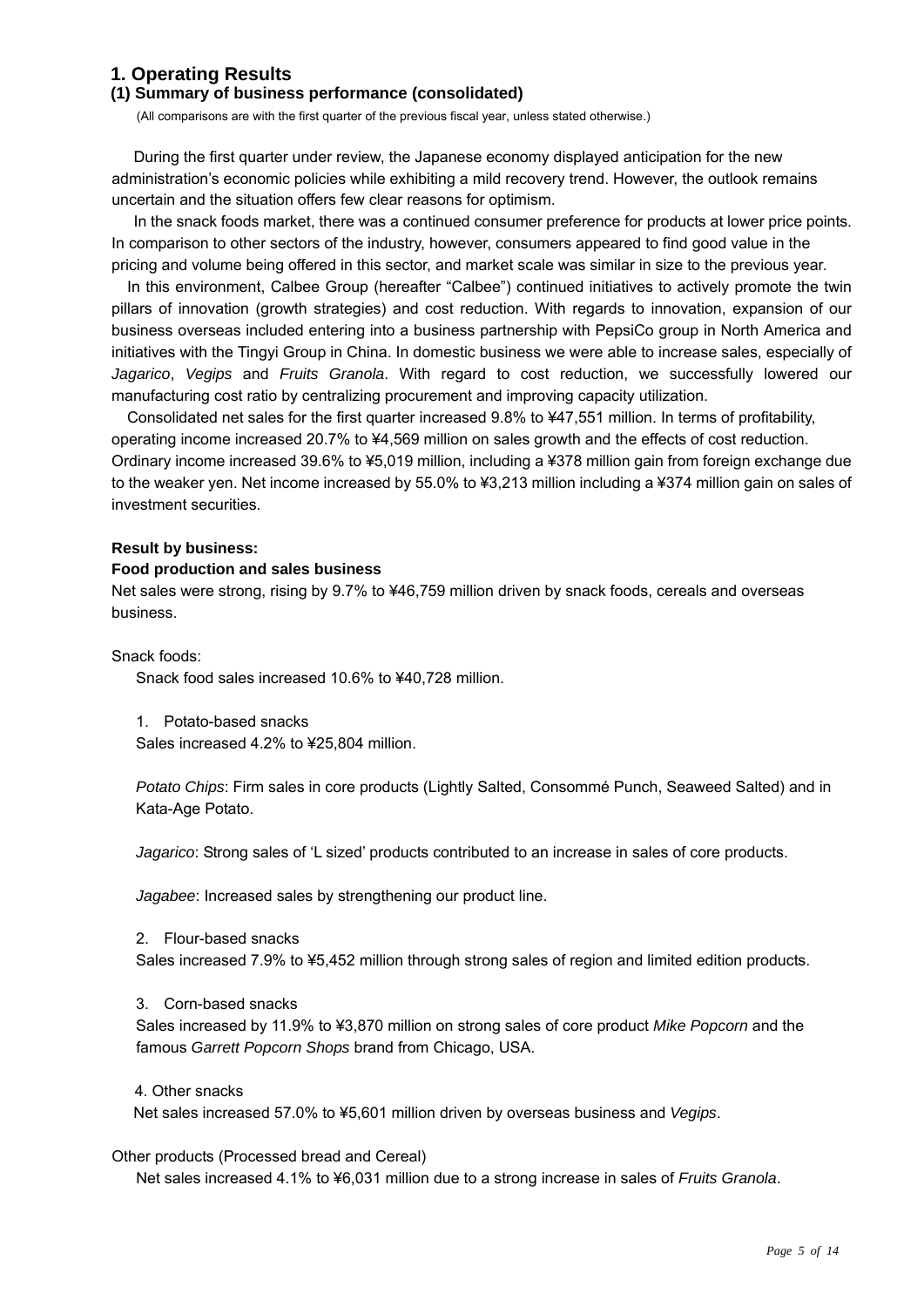#### **Other businesses**

Net sales increased 18.9% to ¥791 million. Net sales for the distribution business and the sales promotion tools business both increased over the same period last year.

#### **(2) Summary of consolidated financial position**

(All comparisons are with the end of the previous fiscal year, unless stated otherwise.)

Total assets as of June 30, 2013 were ¥122,343 million, a decrease of ¥2,449 million from the end of the previous fiscal year due to a decrease in notes and accounts receivable-trade.

Liabilities decreased ¥4,310 million to ¥27,797 million due to a decrease in income taxes payable.

Net assets increased ¥1,860 million to ¥94,546 million due to higher retained earnings from quarterly net income.

As a result, the shareholders' equity ratio increased 2.7 percentage points from the end of the previous fiscal year to 72.9% and net assets per share were ¥2,704.17.

#### Cash flow

Cash and cash equivalents as of June 30, 2013 were ¥24,692 million, ¥639 million lower than at the end of the previous fiscal year. The main contributing factors are detailed below.

#### Cash flows from operating activities

Net cash generated by operating activities during the period under review was an inflow of ¥2,575 million, compared to an inflow of ¥4,062 million for the first three months of the previous fiscal year. Factors decreasing operating cash flow included ¥4,924 million in income taxes paid, while factors increasing operating cash flow included income before income taxes and minority interests of ¥5,365 million, depreciation and amortization of ¥1,439 million and decrease in notes and accounts receivable-trade of ¥1,444 million.

#### Cash flows from investing activities

Net cash used in investing activities during the period under review was outflow of ¥1,467 million, compared to an outflow of ¥1,250 million of the first three months of the previous fiscal year. The primary contributing factors were an inflow of ¥377 million on gain on sales of investment securities and an outflow of ¥1,977 million in payments for acquisition of fixed assets.

#### Cash flows from financing activities

Net cash used in financing activities during the period under review was an outflow of ¥2,048 million, compared to an outflow of ¥1,238 million of the first three months of the previous fiscal year. This was primarily due to cash dividends paid of ¥2,051 million.

#### **(3) Consolidated forecasts for the fiscal year ending March 31, 2014**

Business is proceeding largely in line with plans, and there are no changes to the consolidated full-year forecasts issued on May 10, 2013.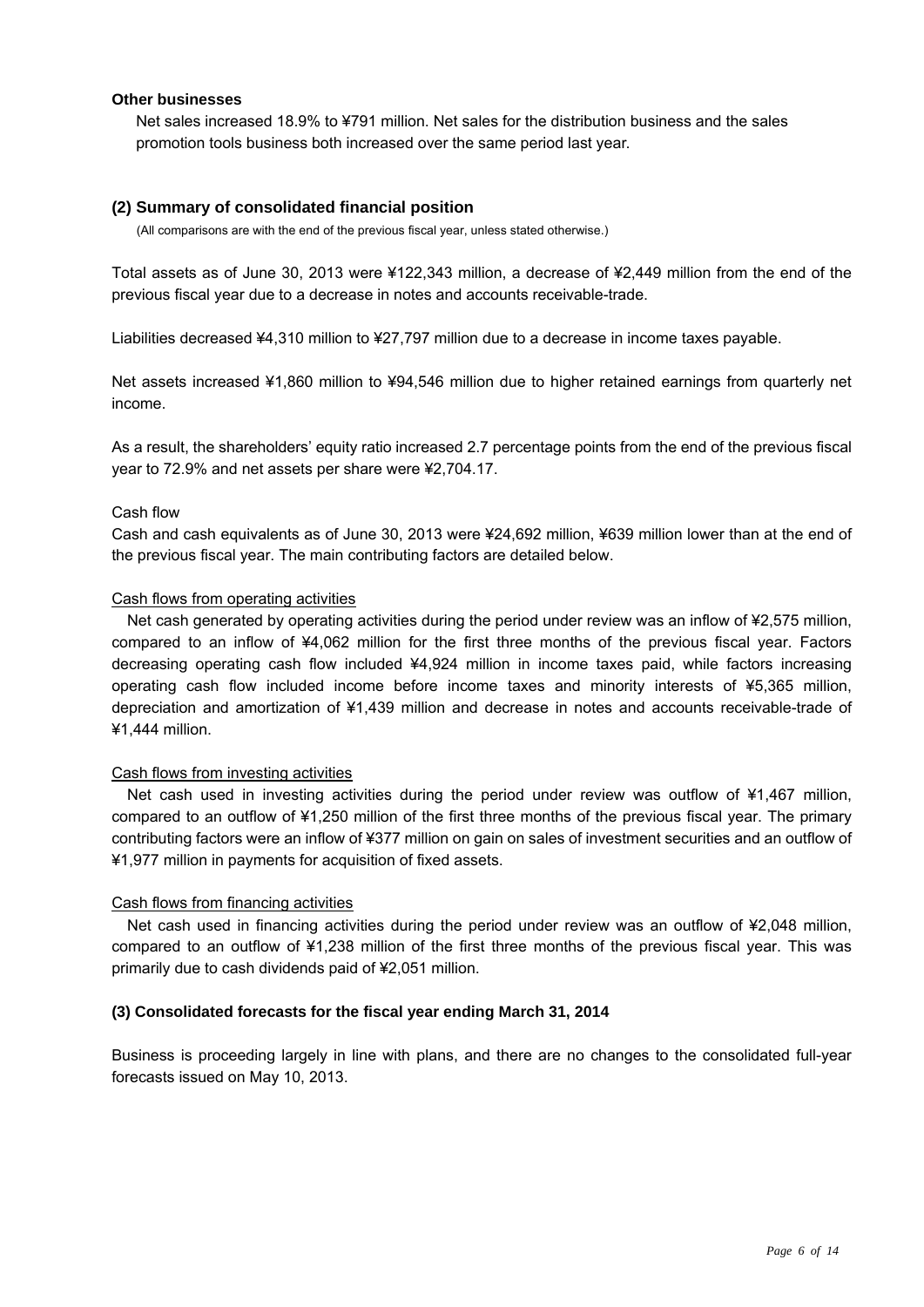## **2. Summary information and related items**

- **(1) Transfers of important subsidiaries during the period:**  No applicable items.
- **(2) Use of special accounting procedures:**  No applicable items.
- **(3) Changes in accounting policy, changes in accounting estimates, and restatements:**  No applicable items.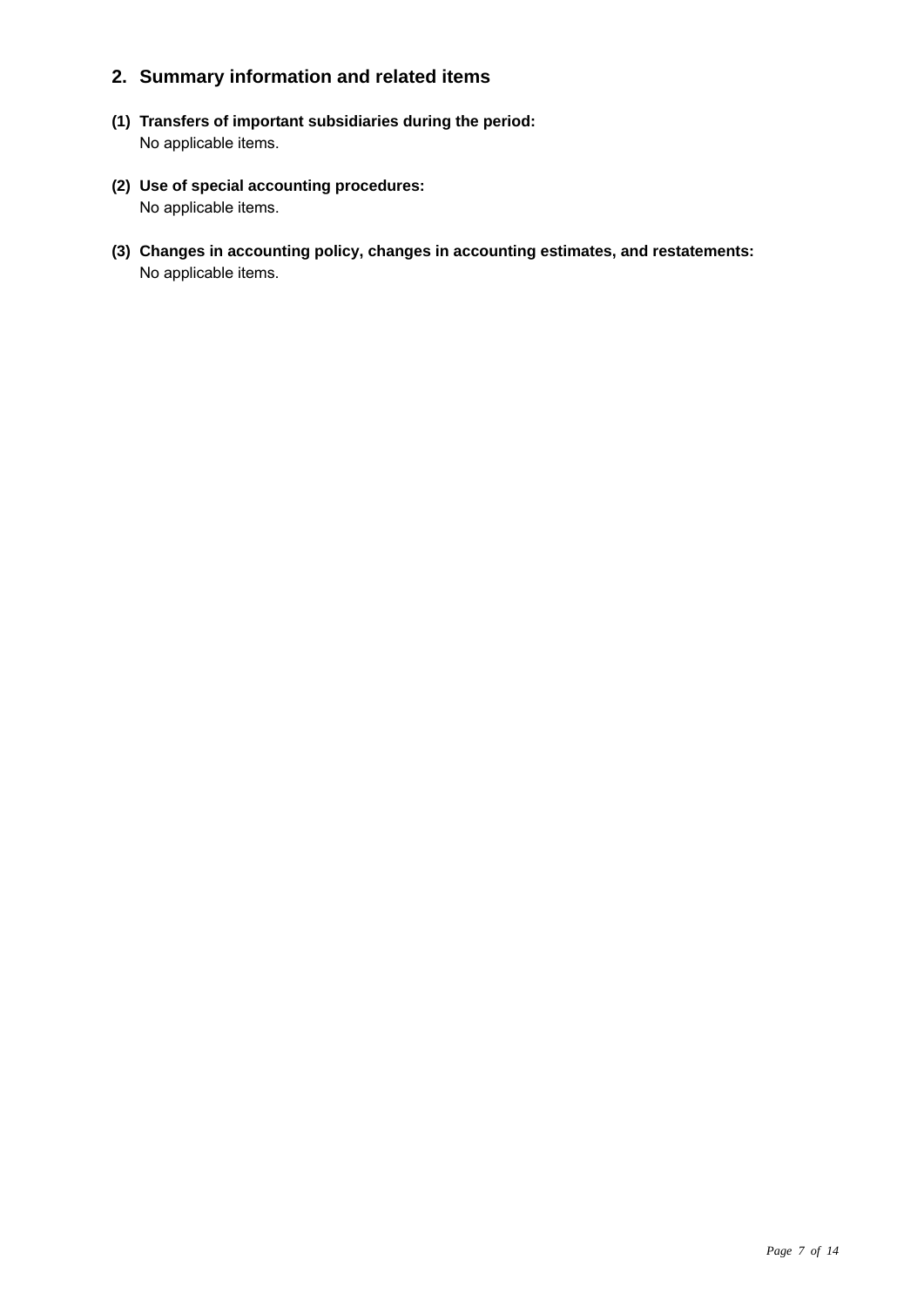## **3. Consolidated financial statements**

## **(1) Consolidated balance sheets**

|                                        | Millions of yen, rounded down |                |
|----------------------------------------|-------------------------------|----------------|
|                                        | As of<br>As of                |                |
|                                        | June 30, 2013                 | March 31, 2013 |
| <b>Assets</b>                          |                               |                |
| <b>Current assets</b>                  |                               |                |
| Cash and deposits                      | 14,703                        | 17,342         |
| Notes and accounts receivable-trade    | 18,398                        | 19,787         |
| <b>Securities</b>                      | 15,998                        | 13,999         |
| Inventories                            | 6,372                         | 5,661          |
| Other                                  | 4,856                         | 5,983          |
| Allowance for doubtful accounts        | (4)                           | (3)            |
| <b>Total current assets</b>            | 60,324                        | 62,770         |
| Noncurrent assets                      |                               |                |
| Property, plant and equipment          |                               |                |
| Buildings and structures, net          | 21,304                        | 20,634         |
| Machinery, equipment and vehicles, net | 15,726                        | 14,329         |
| Land                                   | 10,855                        | 10,790         |
| Construction in progress               | 1,014                         | 2,701          |
| Other, net                             | 974                           | 996            |
| Total property, plant and equipment    | 49,875                        | 49,453         |
| Intangible assets                      |                               |                |
| Goodwill                               | 3,800                         | 3.954          |
| Other                                  | 1,353                         | 1,343          |
| Total intangible assets                | 5,154                         | 5,297          |
| Investments and other assets           |                               |                |
| Investments and other assets, gross    | 7,093                         | 7,374          |
| Allowance for doubtful accounts        | (103)                         | (103)          |
| Total investments and other assets     | 6,989                         | 7,270          |
| <b>Total noncurrent assets</b>         | 62,018                        | 62,022         |
| <b>Total assets</b>                    | 122,343                       | 124,793        |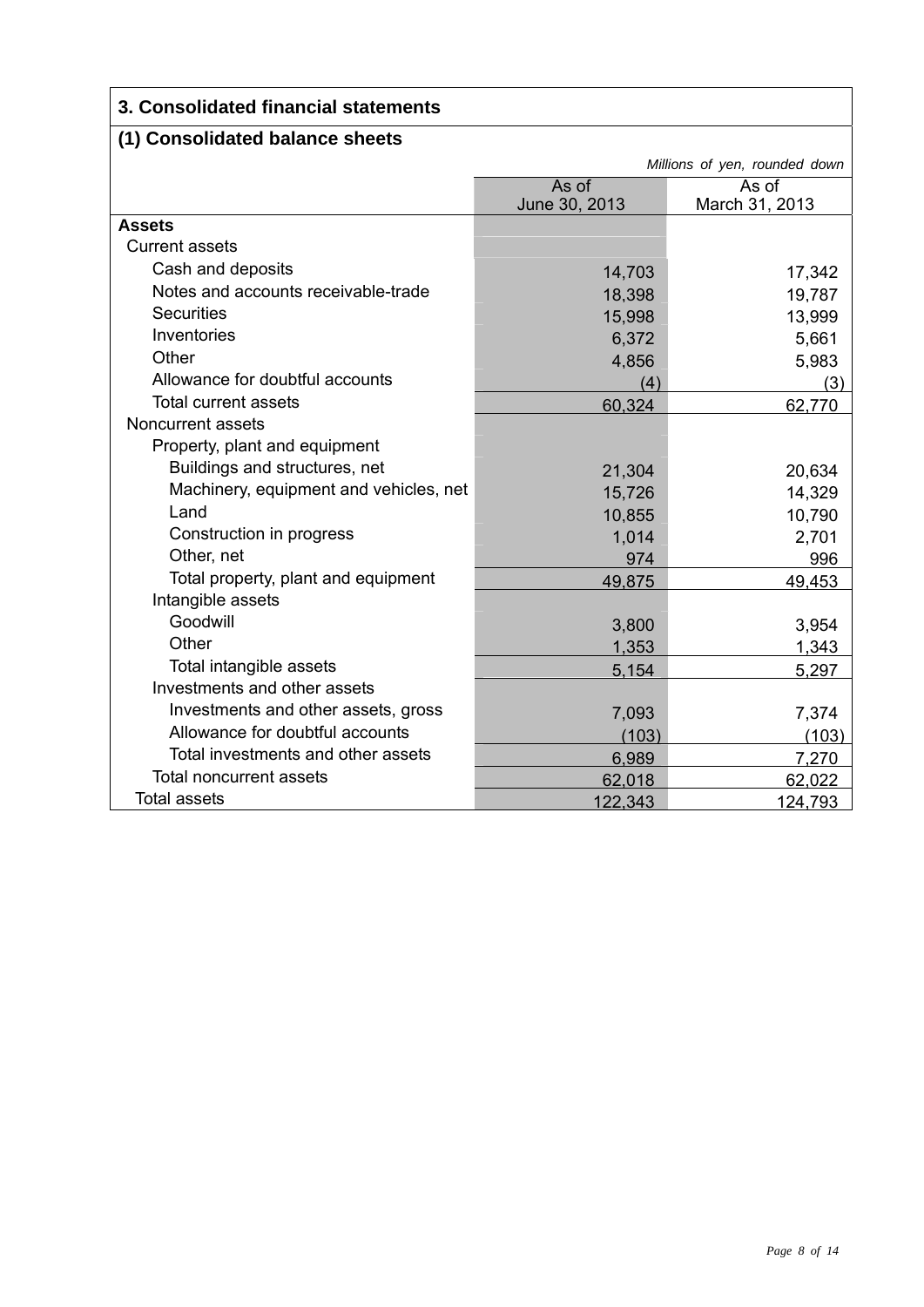|                                                       | Millions of yen, rounded down |                |  |
|-------------------------------------------------------|-------------------------------|----------------|--|
|                                                       | As of<br>As of                |                |  |
|                                                       | June 30, 2013                 | March 31, 2013 |  |
| <b>Liabilities</b>                                    |                               |                |  |
| <b>Current liabilities</b>                            |                               |                |  |
| Notes and accounts payable-trade                      | 7,122                         | 6,671          |  |
| Accounts payable-other                                | 2,939                         | 3,891          |  |
| Income taxes payable                                  | 1,848                         | 5,031          |  |
| Provision for bonuses                                 | 1,301                         | 3,644          |  |
| Provision for directors' bonuses                      | 54                            | 192            |  |
| Other                                                 | 8,862                         | 7,036          |  |
| <b>Total current liabilities</b>                      | 22,129                        | 26,468         |  |
| <b>Noncurrent liabilities</b>                         |                               |                |  |
| Long-term loans payable                               |                               | 7              |  |
| Provision for retirement benefits                     | 4,050                         | 3,973          |  |
| Provision for directors' retirement benefits          | 507                           | 527            |  |
| Asset retirement obligations                          | 633                           | 631            |  |
| Other                                                 | 475                           | 499            |  |
| <b>Total noncurrent liabilities</b>                   | 5,667                         | 5,639          |  |
| <b>Total liabilities</b>                              | 27,797                        | 32,107         |  |
| <b>Net assets</b>                                     |                               |                |  |
| Shareholders' equity                                  |                               |                |  |
| Capital stock                                         | 11,607                        | 11,586         |  |
| Capital surplus                                       | 11,175                        | 11,154         |  |
| Retained earnings                                     | 65,386                        | 64,215         |  |
| Total shareholders' equity                            | 88,170                        | 86,956         |  |
| Accumulated other comprehensive income                |                               |                |  |
| Valuation difference on available-for-sale securities | 153                           | 98             |  |
| Foreign currency translation adjustment               | 816                           | 500            |  |
| Total accumulated other comprehensive income          | 969                           | 598            |  |
| Subscription rights to shares                         | 50                            | 50             |  |
| Minority interests                                    | 5,355                         | 5,079          |  |
| Total net assets                                      | 94,546                        | 92,685         |  |
| <b>Total liabilities and net assets</b>               | 122,343                       | 124,793        |  |

## **Consolidated balance sheets, continued**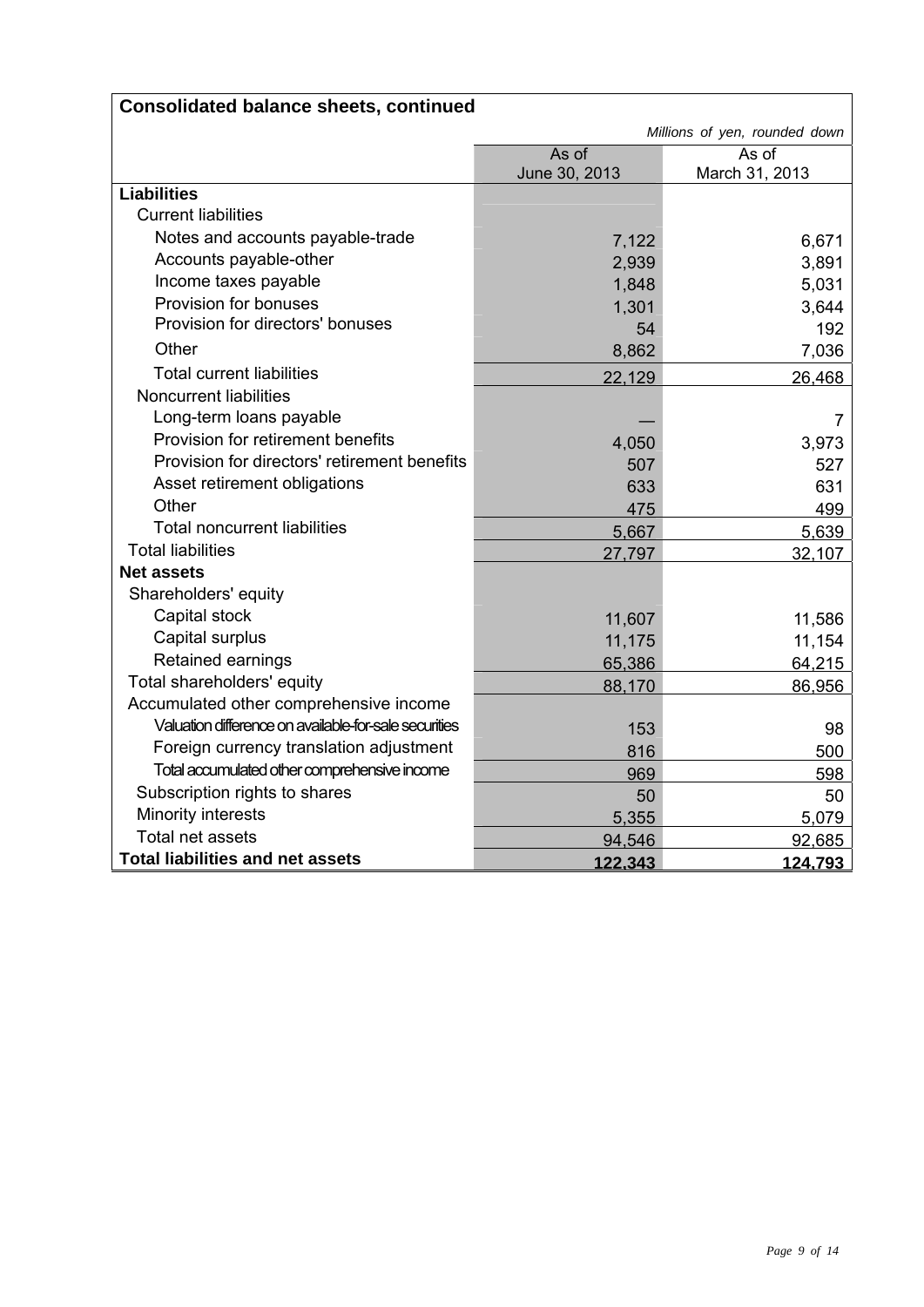| <b>Consolidated statements of income</b>          |                                   |                                   |
|---------------------------------------------------|-----------------------------------|-----------------------------------|
|                                                   |                                   | Millions of yen, rounded down     |
|                                                   | April 1, 2013 to<br>June 30, 2013 | April 1, 2012 to<br>June 30, 2012 |
| Net sales                                         | 47,551                            | 43,295                            |
| Cost of sales                                     | 26,679                            | 24,494                            |
| Gross profit                                      | 20,871                            | 18,801                            |
| Selling, general and administrative expenses      | 16,302                            | 15,015                            |
| Operating income                                  | 4,569                             | 3,785                             |
| Non-operating income                              |                                   |                                   |
| Interest income                                   | 13                                | 5                                 |
| Dividends income                                  | 12                                | 45                                |
| Foreign exchange gains                            | 378                               |                                   |
| Gain on cancellation of lease contracts           |                                   | 26                                |
| Other                                             | 66                                | 54                                |
| Total non-operating income                        | 470                               | 131                               |
| Non-operating expenses                            |                                   |                                   |
| Interest expenses                                 | 0                                 | 1                                 |
| Foreign exchange losses                           |                                   | 268                               |
| Other                                             | 20                                | 51                                |
| Total non-operating expenses                      | 21                                | 321                               |
| Ordinary income                                   | 5,019                             | 3,596                             |
| <b>Extraordinary income</b>                       |                                   |                                   |
| Gain on sales of noncurrent assets                | 0                                 | 8                                 |
| Gain on sales of investment securities            | 374                               |                                   |
| Total extraordinary income                        | 374                               | 8                                 |
| <b>Extraordinary loss</b>                         |                                   |                                   |
| Loss on sales of noncurrent assets                | 0                                 | 49                                |
| Loss on retirement of noncurrent assets           | 16                                | 16                                |
| Loss on valuation of investment securities        | 10                                |                                   |
| Other                                             | 0                                 | 0                                 |
| Total extraordinary losses                        | 28                                | 65                                |
| Income before income taxes and minority interests | 5,365                             | 3,538                             |
| Income taxes-current                              | 1,805                             | 1,471                             |
| Income taxes-deferred                             | 258                               | (57)                              |
| <b>Total income taxes</b>                         | 2,064                             | 1,414                             |
| Income before minority interests                  | 3,300                             | 2,124                             |
| Minority interests in income                      | 87                                | 50                                |
| Net income                                        | 3,213                             | 2,073                             |

## **(2) Consolidated statements of income and comprehensive income**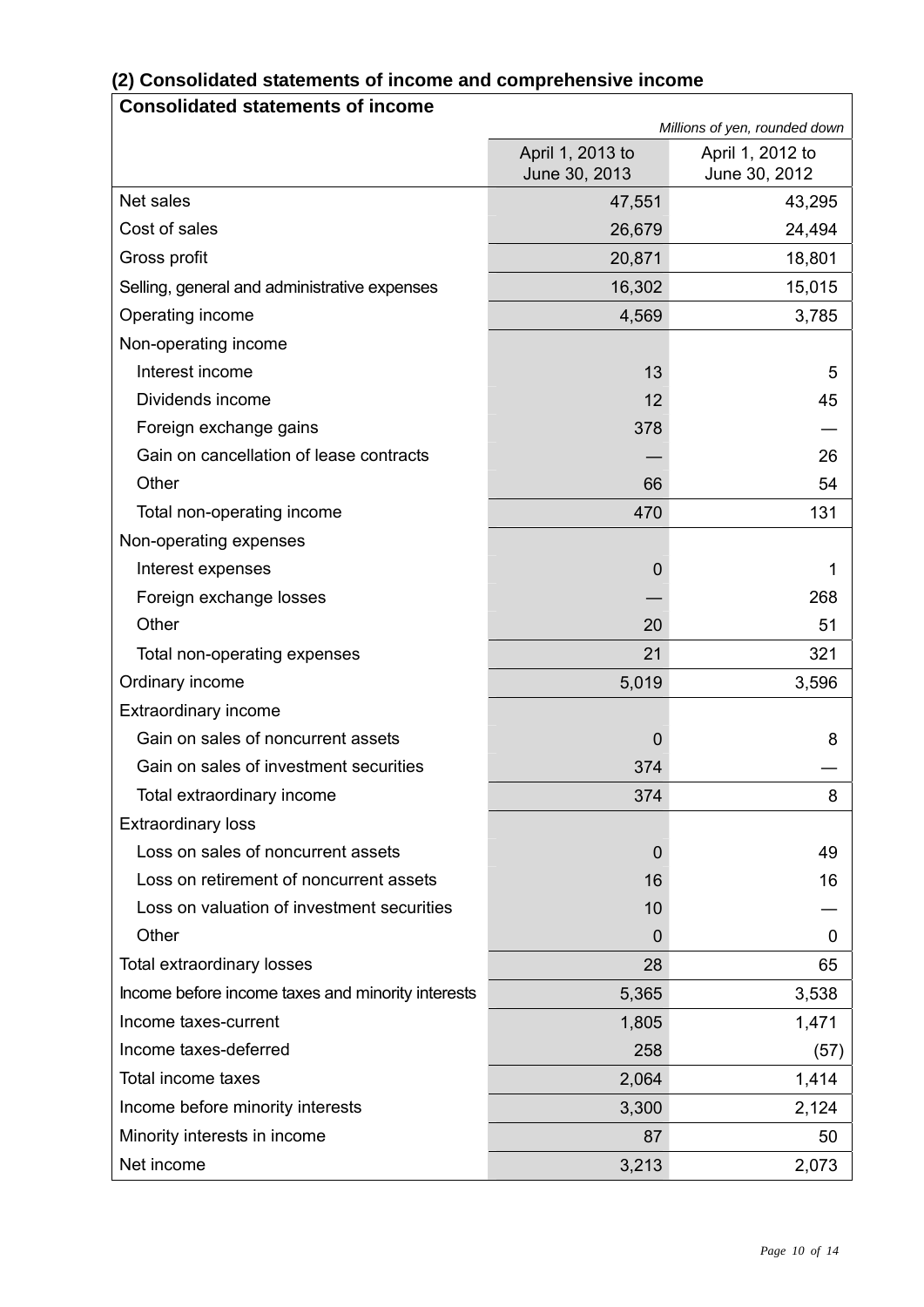| <b>Consolidated statements of comprehensive income</b>    |                               |                  |  |
|-----------------------------------------------------------|-------------------------------|------------------|--|
|                                                           | Millions of yen, rounded down |                  |  |
|                                                           | April 1, 2013 to              | April 1, 2012 to |  |
|                                                           | June 30, 2013                 | June 30, 2012    |  |
| Income before minority interests                          | 3,300                         | 2,124            |  |
| Other comprehensive income                                |                               |                  |  |
| Valuation difference on available-for-sale securities     | 55                            | (6)              |  |
| Foreign currency translation adjustment                   | 513                           | (292)            |  |
| Total other comprehensive income                          | 569                           | (298)            |  |
| Comprehensive income                                      | 3,870                         | 1,825            |  |
| Comprehensive income attributable to                      |                               |                  |  |
| Comprehensive income attributable to owners of the parent | 3,585                         | 1,887            |  |
| Comprehensive income attributable to minority interests   | 285                           | (61)             |  |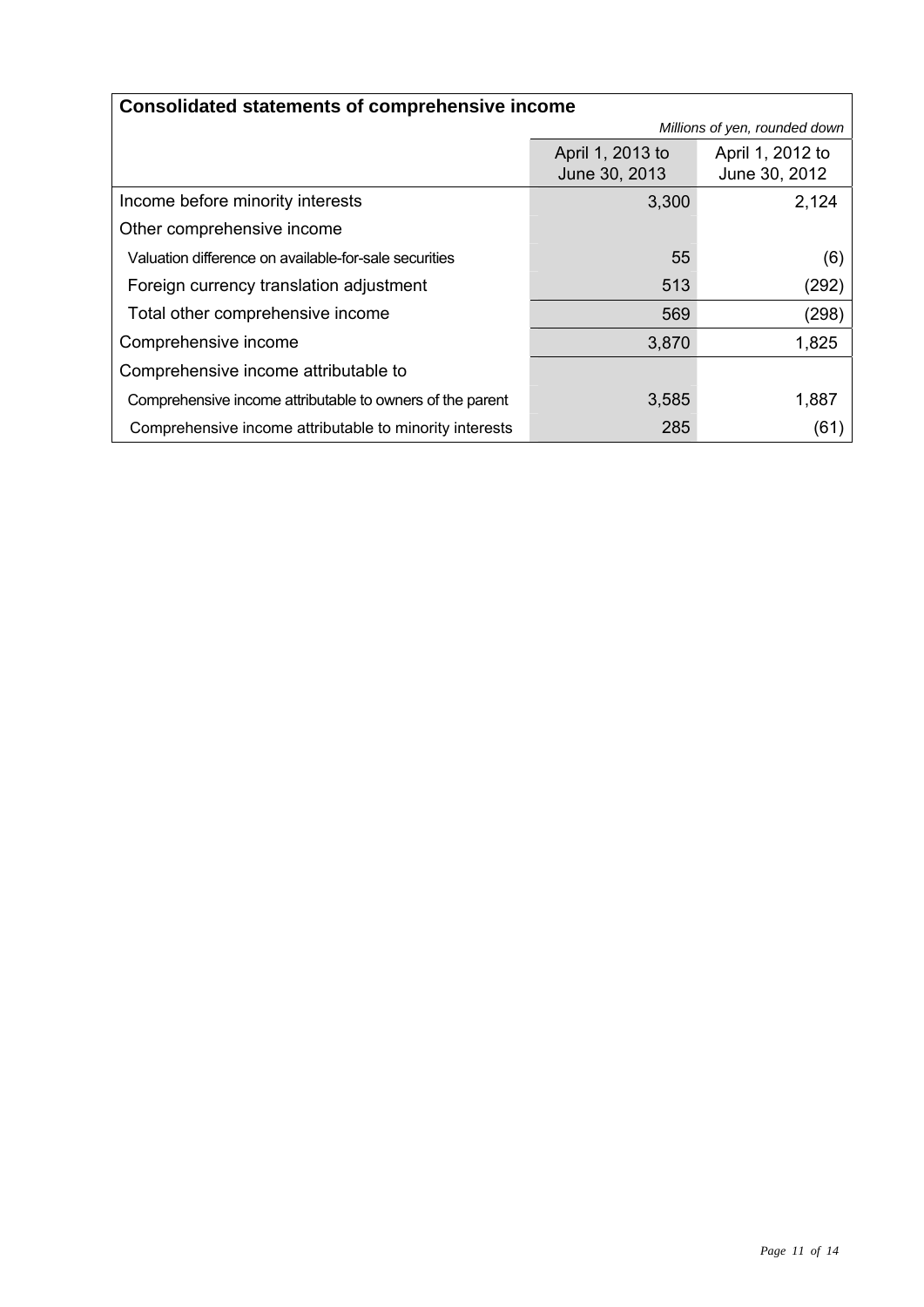| (3) Consolidated statements of cash flows                           |                                   |                                   |
|---------------------------------------------------------------------|-----------------------------------|-----------------------------------|
|                                                                     |                                   | Millions of yen, rounded down     |
|                                                                     | April 1, 2013 to<br>June 30, 2013 | April 1, 2012 to<br>June 30, 2012 |
| Net cash provided by (used in) operating activities                 |                                   |                                   |
| Income before income taxes and minority interests                   | 5,365                             | 3,538                             |
| Depreciation and amortization                                       | 1,439                             | 1,481                             |
| Amortization of goodwill                                            | 158                               | 150                               |
| Increase (decrease) in allowance for doubtful accounts              | 1                                 | (0)                               |
| Increase (decrease) in provision for bonuses                        | (2,342)                           | (2,005)                           |
| Increase (decrease) in provision for directors' bonuses             | (138)                             | (145)                             |
| Increase (decrease) in provision for retirement benefits            | 75                                | 39                                |
| Decrease (increase) in prepaid pension costs                        | 9                                 | 29                                |
| Increase (decrease) in provision for directors' retirement benefits | (19)                              | (19)                              |
| Interest and dividends income                                       | (25)                              | (50)                              |
| Interest expenses                                                   | 0                                 | 1                                 |
| Foreign exchange losses (gains)                                     | (274)                             | 246                               |
| Loss (gain) on sales of investment securities                       | (374)                             | 0                                 |
| Loss (gain) on valuation of investment securities                   | 10                                |                                   |
| Loss (gain) on sales of noncurrent assets                           | 0                                 | 41                                |
| Loss on retirement of noncurrent assets                             | 16                                | 16                                |
| Decrease (increase) in notes and accounts receivable-trade          | 1,444                             | 1,555                             |
| Decrease (increase) in inventories                                  | (675)                             | (472)                             |
| Increase (decrease) in notes and accounts payable-trade             | 427                               | 85                                |
| Decrease (increase) in accounts receivable-other                    | 177                               | (18)                              |
| Increase (decrease) in accounts payable-other                       | (492)                             | (228)                             |
| Increase (decrease) in accrued expenses                             | 1,874                             | 2,591                             |
| Increase (decrease) in accrued consumption taxes                    | (85)                              | 60                                |
| Other, net                                                          | 891                               | 810                               |
| Subtotal                                                            | 7,466                             | 7,707                             |
| Interest and dividends income received                              | 41                                | 52                                |
| Interest expenses paid                                              | (7)                               | (1)                               |
| Income taxes paid                                                   | (4, 924)                          | (3,696)                           |
| Net cash provided by (used in) operating activities                 | 2,575                             | 4,062                             |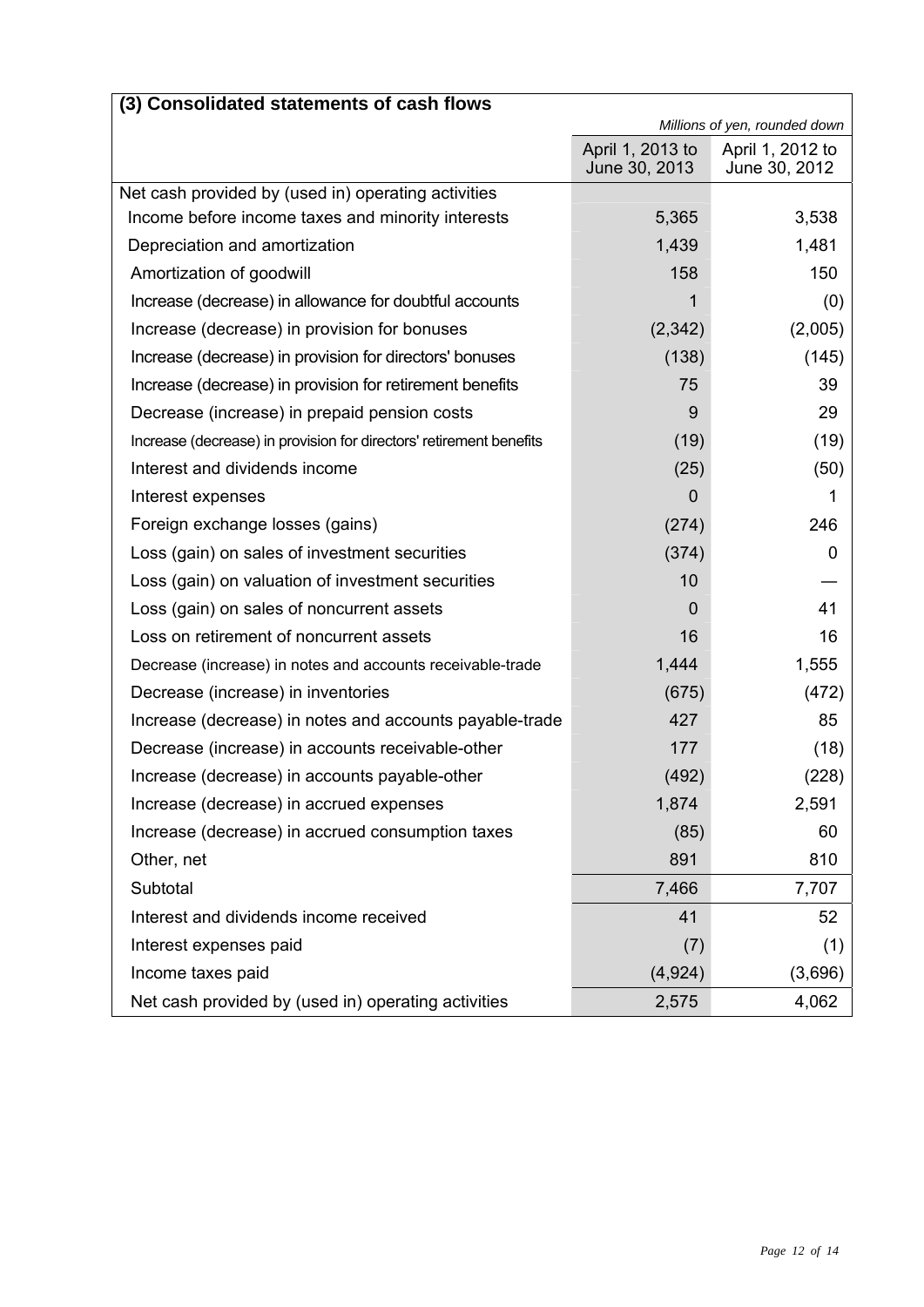| Consolidated statements of cash flows, continued            |                  |                               |
|-------------------------------------------------------------|------------------|-------------------------------|
|                                                             |                  | Millions of yen, rounded down |
|                                                             | April 1, 2013 to | April 1, 2012 to              |
|                                                             | June 30, 2013    | June 30, 2012                 |
| Net cash provided by (used in) investing activities         |                  |                               |
| Purchase of property, plant and equipment                   | (1,856)          | (1, 142)                      |
| Proceeds from sales of property, plant and equipment        | 0                | 64                            |
| Purchase of intangible assets                               | (120)            | (119)                         |
| Purchase of investment securities                           | (4)              | (4)                           |
| Proceeds from sales of investment securities                | 377              | 16                            |
| Payments of loans receivable                                | (0)              | (195)                         |
| Collection of loans receivable                              | 35               | 80                            |
| Payments into time deposits                                 | (10)             |                               |
| Proceeds from withdrawal of time deposits                   | 10               |                               |
| Payments for guarantee deposits                             | (18)             | (26)                          |
| Proceeds from collection of guarantee deposits              | 128              | 71                            |
| Other, net                                                  | (7)              | 3                             |
| Net cash provided by (used in) investing activities         | (1, 467)         | (1,250)                       |
| Net cash provided by (used in) financing activities         |                  |                               |
| Repayment of long-term loans payable                        | (7)              |                               |
| Proceeds from exercise of stock option                      | 42               | 100                           |
| Proceeds from stock issuance to minority shareholders       |                  | 90                            |
| Cash dividends paid                                         | (2,042)          | (1,366)                       |
| Cash dividends paid to minority shareholders                | (9)              | (33)                          |
| Repayments of lease obligations                             | (31)             | (29)                          |
| Net cash provided by (used in) financing activities         | (2,048)          | (1,238)                       |
| Effect of exchange rate change on cash and cash equivalents | 300              | (106)                         |
| Net increase (decrease) in cash and cash equivalents        | (639)            | 1,467                         |
| Cash and cash equivalents at beginning of period            | 25,331           | 19,448                        |
| Cash and cash equivalents at end of period                  | 24,692           | 20,916                        |

## **Consolidated statements of cash flows, continued**

٦